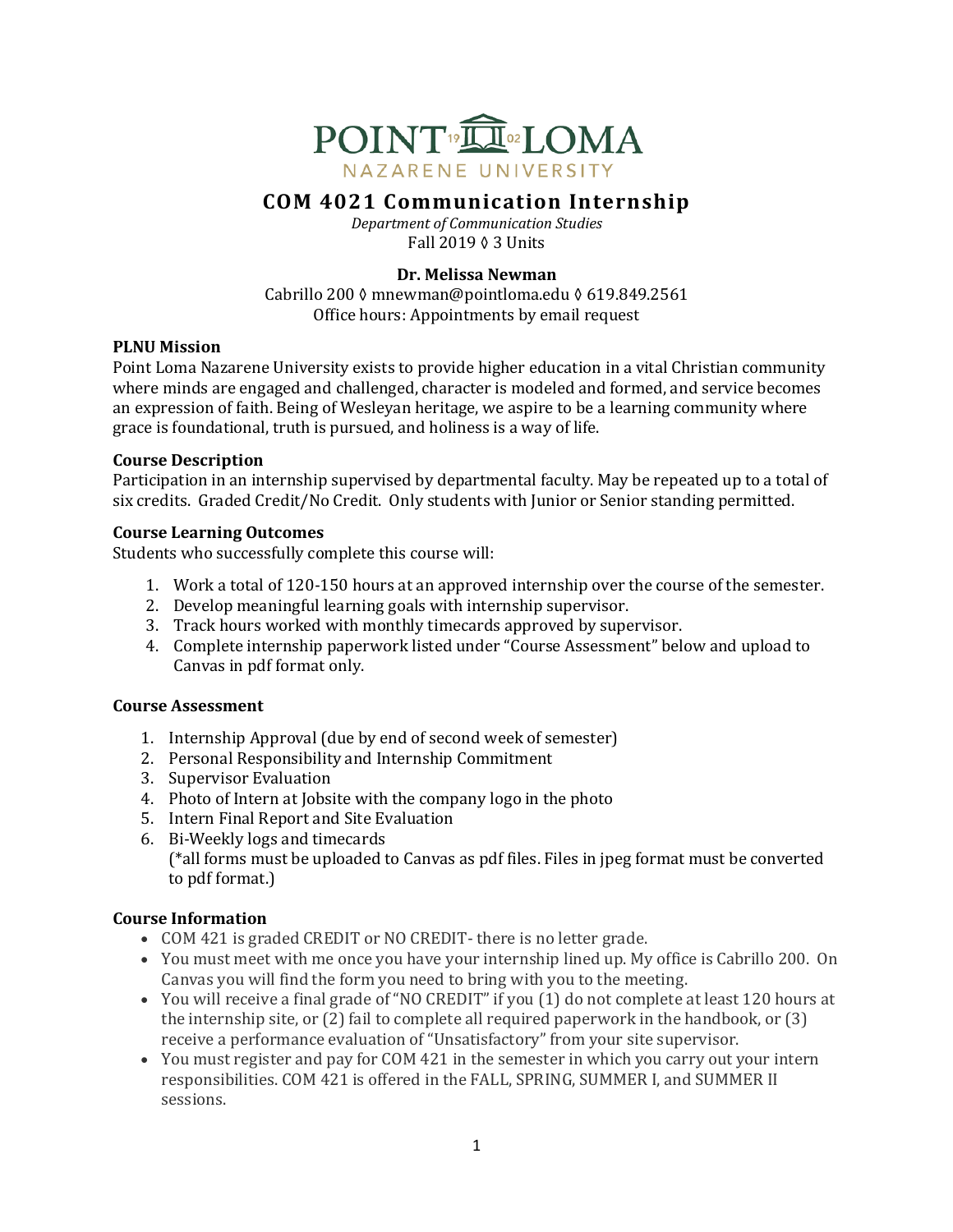- Internships done out of state must be approved by the Office of Assessment and Institutional Effectiveness.
- COM 421 Internship is always a 3-unit course-- you cannot get credit for only 1 or 2 units.
- You must complete a minimum of 120 documented hours at the internship site (this does NOT include travel time) and complete all required paperwork listed in the Internship Handbook (posted on Canvas)
- Your supervisor will be required to confirm your internship, approve your Bi-Weekly Log/Timecard and do a final evaluation. It is your responsibility to remind them to submit the required materials so you can earn credit.
- If your paperwork is incomplete at the conclusion of the semester, a NC (no credit) grade will be awarded.
- This syllabus serves as the contract between the students and professor. Your continued enrollment in the course serves as agreement to abide by the policies and information set forth here within.

| <b>Date</b>              | Agenda                                                                               | <b>Due in Canvas</b>                    |
|--------------------------|--------------------------------------------------------------------------------------|-----------------------------------------|
| Week of<br>Sept 3        | Secure internship by 9/13. Email Dr.<br>Newman with plan and schedule<br>meeting.    | 9/15/19                                 |
| Week of<br>Sept 9        | Submit Initial Paperwork to Canvas<br><b>Approval Form</b><br><b>Commitment Form</b> | 9/15/19                                 |
| Week of<br>Sept 16       | Work internship hours                                                                |                                         |
| Week of<br>Sept 23       | Work internship hours                                                                |                                         |
| Week of<br>Sept 30       | Work internship hours                                                                | Complete Bi-Weekly Log and Time<br>Card |
| Week of<br>Oct 7         | Work internship hours                                                                |                                         |
| Week of<br><b>Oct 14</b> | Work internship hours                                                                | Complete Bi-Weekly Log and Time<br>Card |
| Week of                  | **Halfway point in semester. You                                                     |                                         |
| <b>Oct 21</b>            | should have at least 60 hours by                                                     |                                         |
|                          | this point. If you're having                                                         |                                         |

### **General Course Schedule**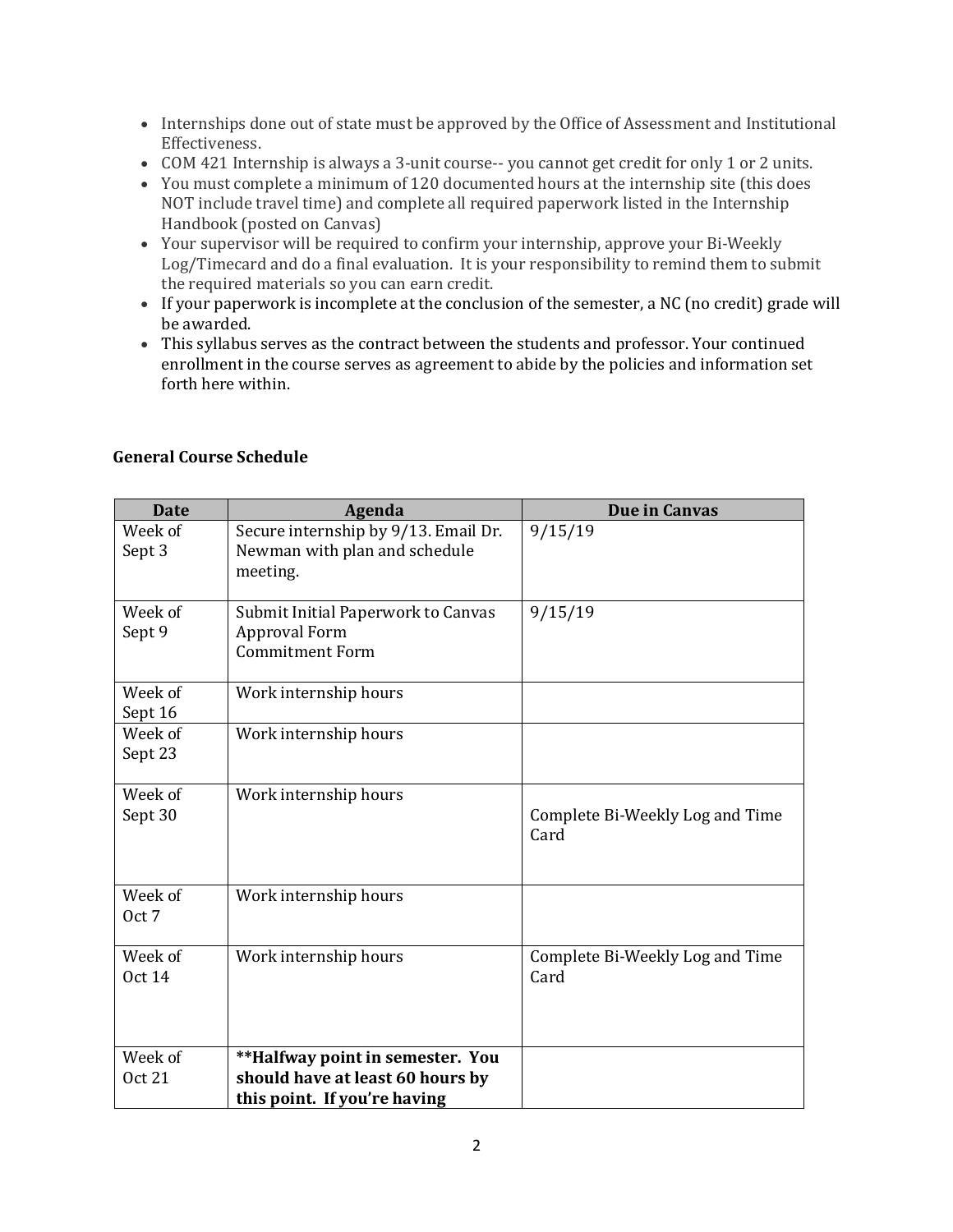|                              | difficulties in your internship or<br>not getting enough hours contact<br>Dr. Newman ASAP. |                                                                                                                                           |
|------------------------------|--------------------------------------------------------------------------------------------|-------------------------------------------------------------------------------------------------------------------------------------------|
| Week of<br><b>Oct 28</b>     | Work internship hours                                                                      | Complete Bi-Weekly Log and Time<br>Card                                                                                                   |
| Week of<br>Nov <sub>4</sub>  | Work internship hours                                                                      | Submit Photo of Intern at Jobsite<br>with Company Logo in the Picture                                                                     |
| Week of<br>Nov <sub>11</sub> | Work internship hours                                                                      | Complete Bi-Weekly Log and Time<br>Card                                                                                                   |
| Week of<br>Nov <sub>18</sub> | Work internship hours                                                                      |                                                                                                                                           |
| Week of<br><b>Nov 25</b>     | Work internship hours                                                                      | Complete Bi-Weekly Log and Time<br>Card                                                                                                   |
| Week of<br>Dec 2             | Work internship hours                                                                      |                                                                                                                                           |
| Week of<br>Dec 9             | Finish working internship hours<br><b>Upload final documents to Canvas</b>                 | Submit:<br>(1) Supervisor Evaluation<br>(2) Intern Final Report and Site<br>Evaluation<br>(3) Final Time Cards & Logs<br><b>DUE 12/13</b> |

## **University Notifications**

### **Attendance & Participation**

Regular and punctual attendance at all classes is considered essential to optimum academic achievement. If the student is absent from more than 10 percent of class meetings, the faculty member has the option of filing a written report which may result in de-enrollment. If the absences exceed 20 percent, the student may be de-enrolled without notice. If the date of de-enrollment is past the last date to withdraw from a class, the student will be assigned a grade of W or WF consistent with university policy in the grading section of the catalog. Every absence in this class will result in a five point deduction from final points earned. See Academic Policies in the (undergrad/graduate as appropriate) academic catalog.

## **Academic Honesty and Dishonesty**

Students should demonstrate academic honesty by doing original work and by giving appropriate credit to the ideas of others. As explained in the university catalog, academic dishonesty is the act of presenting information, ideas, and/or concepts as one's own when in reality they are the results of another person's creativity and effort. Violations of university academic honesty include cheating,